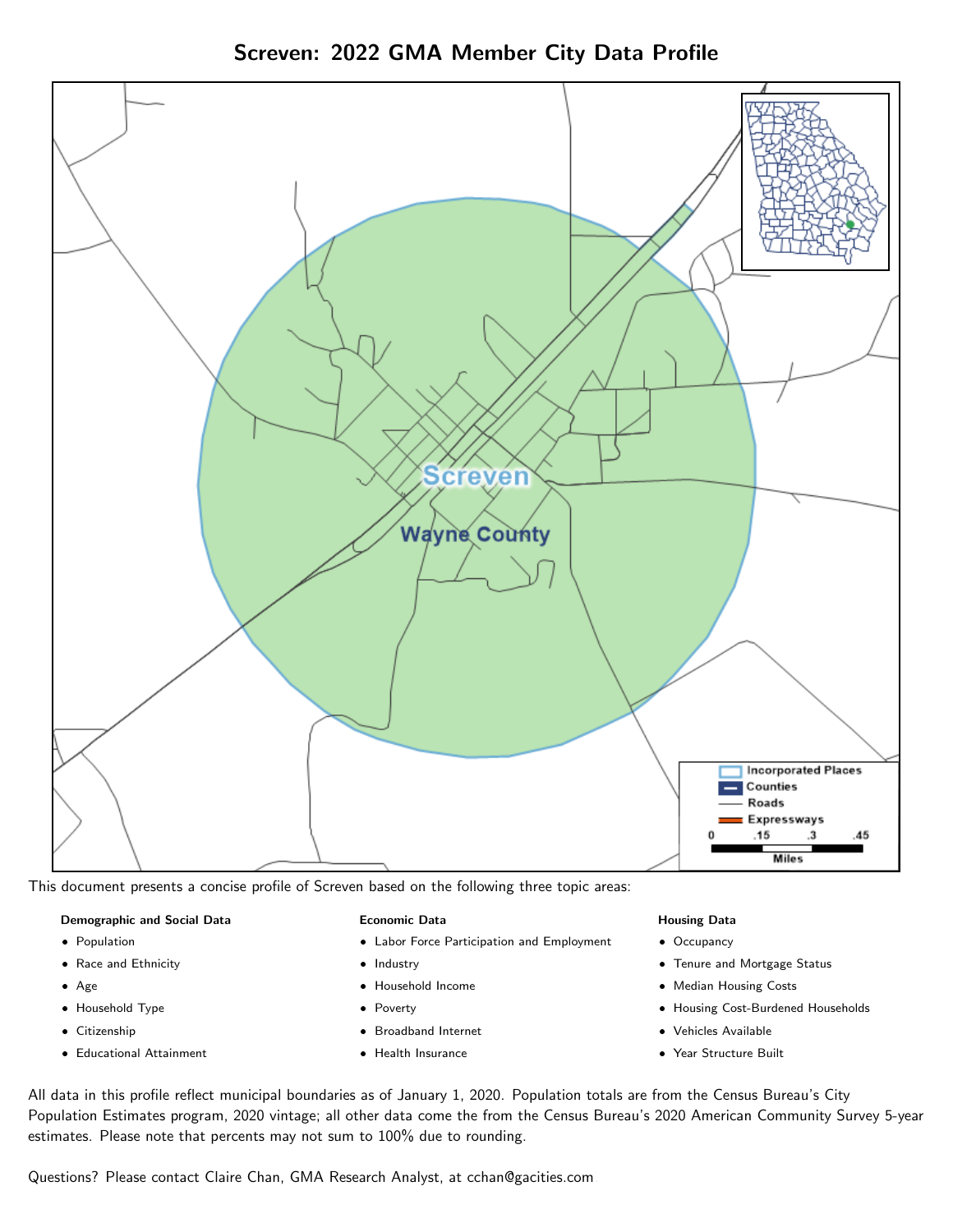## Screven: Demographic and Social





Age 0% 2% 4% 6% 8% Male **Female** 8% 6% 4% 2% 85 and over 80-84 75-79 70-74 65-69 60-64 55-59 50-54 45-49 40-44 35-39 30-34 25-29 20-24 15-19  $10-14$ 5-9 Under 5

# **Citizenship**

| <b>Native Born</b><br>100% |  |
|----------------------------|--|
|                            |  |

## Race and Ethnicity



## Household Type



Source: American Community Survey, 2020 5-year estimates, table B01001 Source: American Community Survey, 2020 5-year estimates, table B11001

## Educational Attainment



Source: American Community Survey, 2020 5-year estimates, table B05002 Source: American Community Survey, 2020 5-year estimates, table B15002

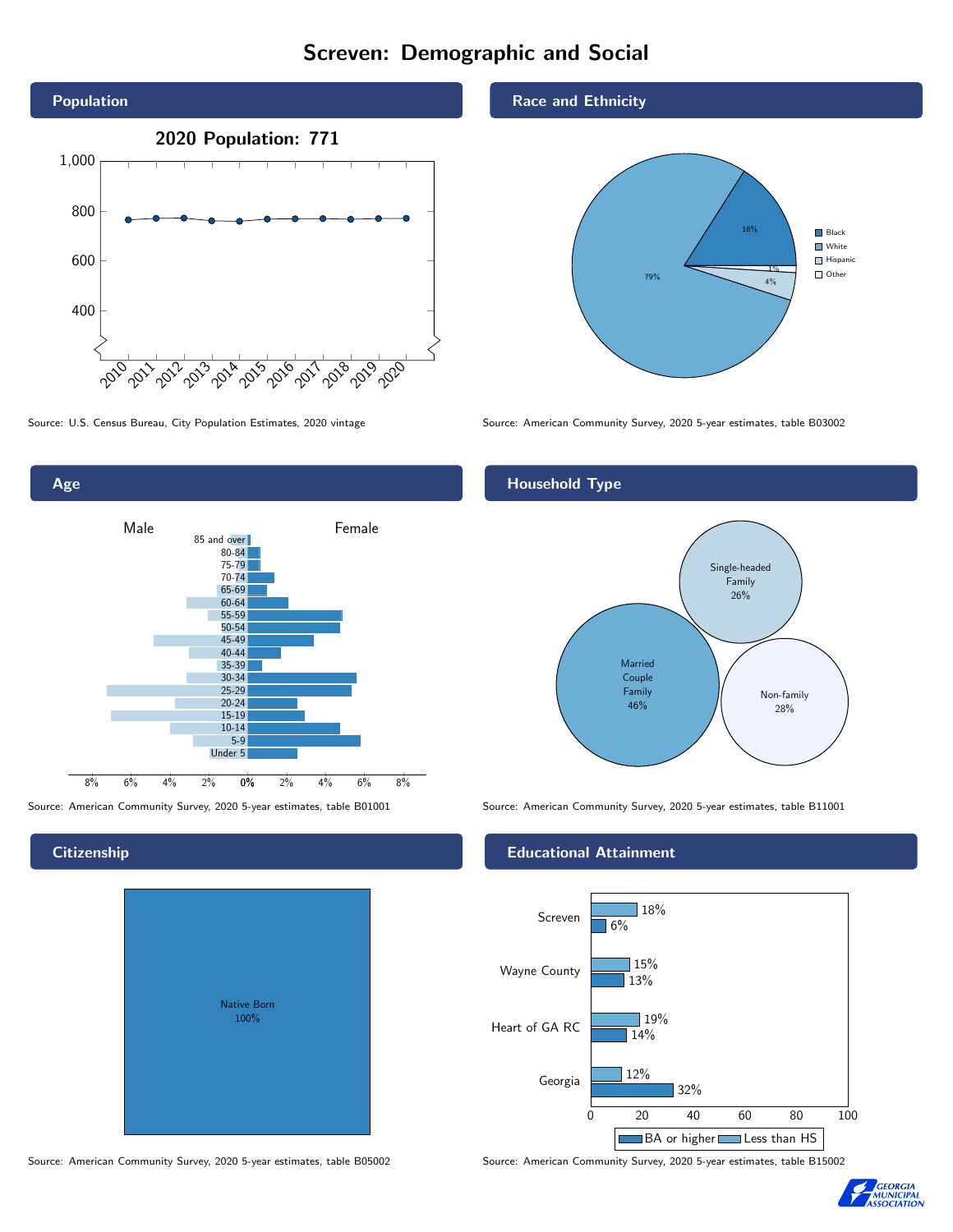## Screven: Economic



Source: American Community Survey, 2020 5-year estimates, table B23001 Note: Unemployment rate is based upon the civilian labor force.

## Industry

| Agriculture, forestry, fishing and hunting, and mining      |     |
|-------------------------------------------------------------|-----|
| Construction                                                |     |
| Manufacturing                                               |     |
| <b>Wholesale Trade</b>                                      | 2%  |
| Retail Trade                                                | 17% |
| Transportation and warehousing, and utilities               |     |
| Information                                                 |     |
| Finance and insurance, real estate, rental, leasing         |     |
| Professional, scientific, mgt, administrative, waste mgt    |     |
| Educational services, and health care and social assistance |     |
| Arts, entertainment, recreation, accommodation, food        |     |
| service                                                     |     |
| Other services, except public administration                |     |
| Public administration                                       |     |

Source: American Community Survey, 2020 5-year estimates, table C24030



Source: American Community Survey, 2020 5-year estimates, tables B19013 and B19025 Source: American Community Survey, 2020 5-year estimates, table B17010





## Health Insurance



Source: American Community Survey, 2020 5-year estimates, table B28002 Source: American Community Survey, 2020 5-year estimates, table B18135